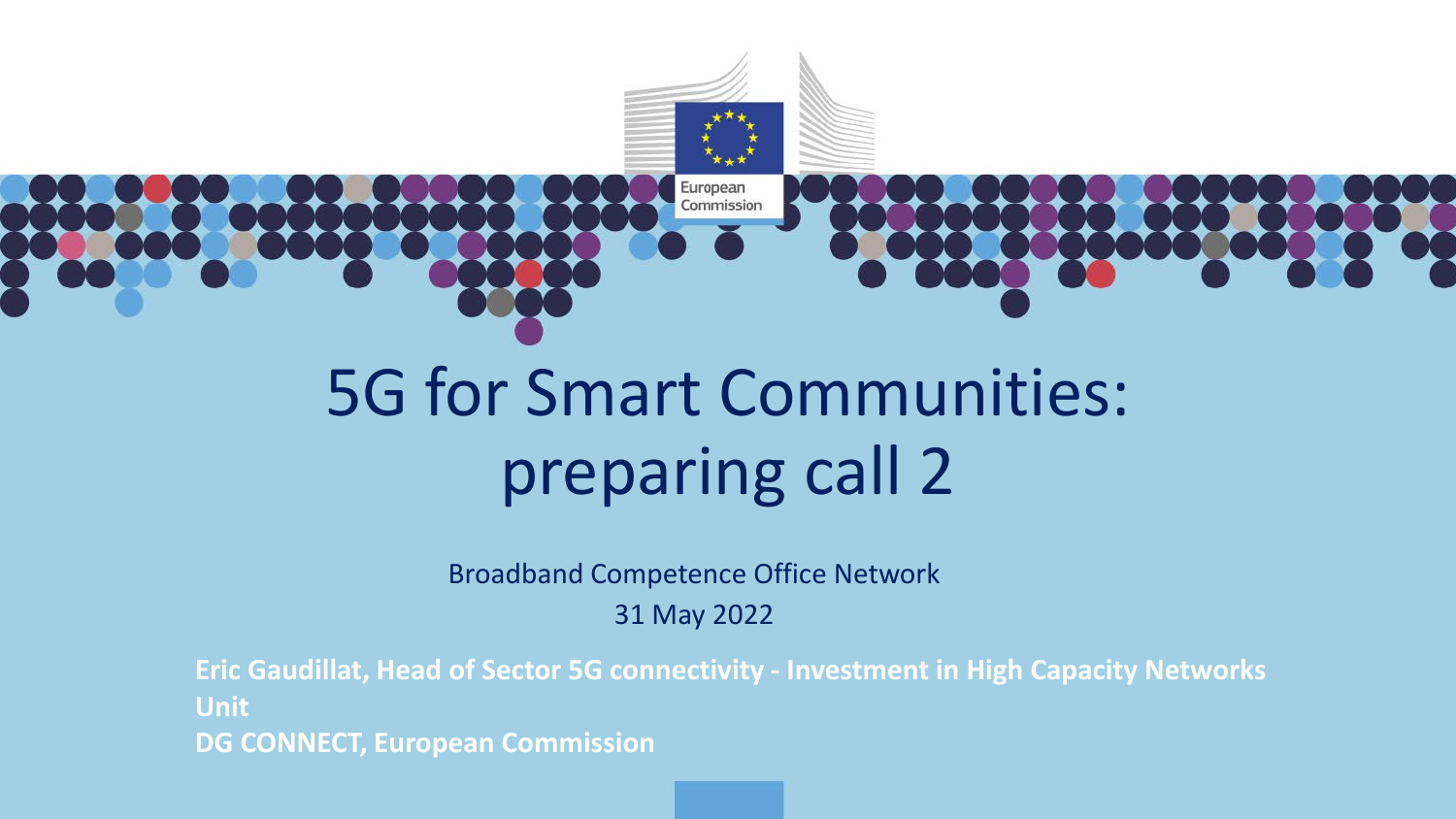# **Connectivity for a post-COVID era**

- $\Box$  Digital Decade policy targets:
- $\Box$  1Gbps to all households
- $\Box$  5G in all populated areas
- $\Box$  Strategic autonomy: foster the digital supply chain,

#### Socio-Economic Drivers and Use-Cases



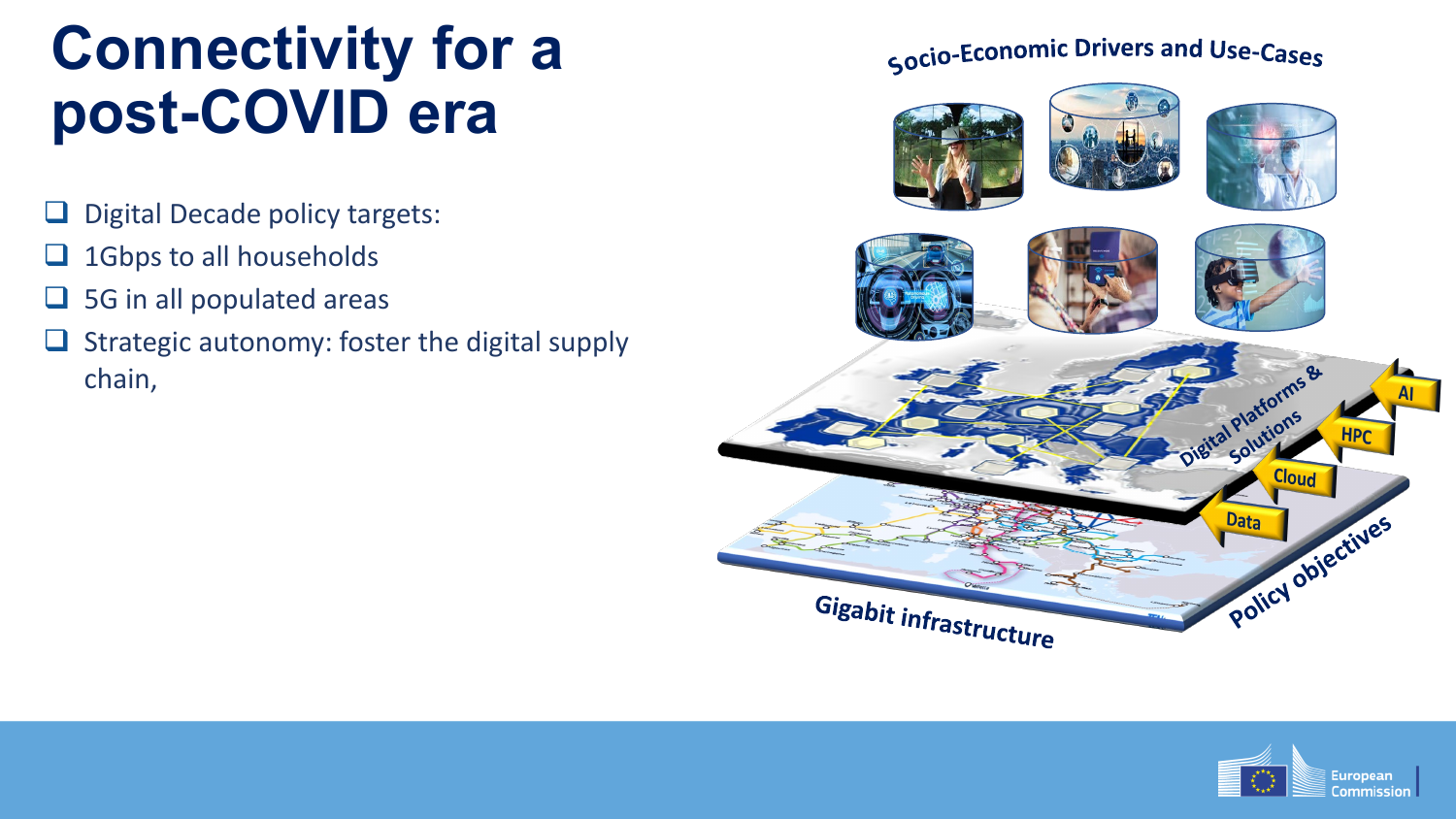

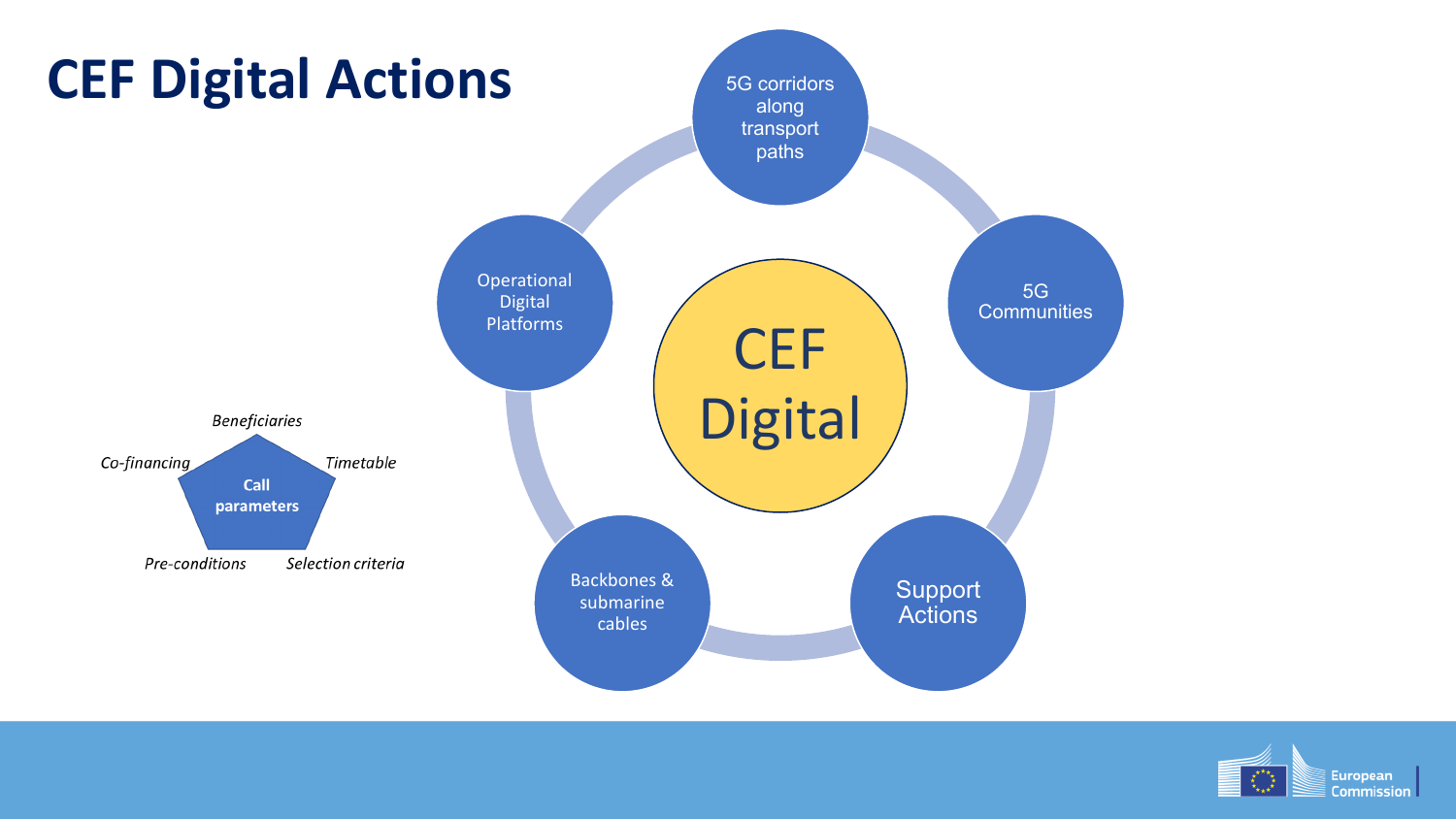#### **5G communities – pooling of resources**





#### **Examples of CEF use cases:**

- $\triangleright$  Healthcare digitalisation: patient monitoring and assistance at home/ambulance/hospital…
- $\triangleright$  Disaster prevention: geo-environmental data, predictive modeling,…
- $\triangleright$  Immersive virtual education and smart working environments in public administration…
- $\triangleright$  Smart agriculture and precision farming

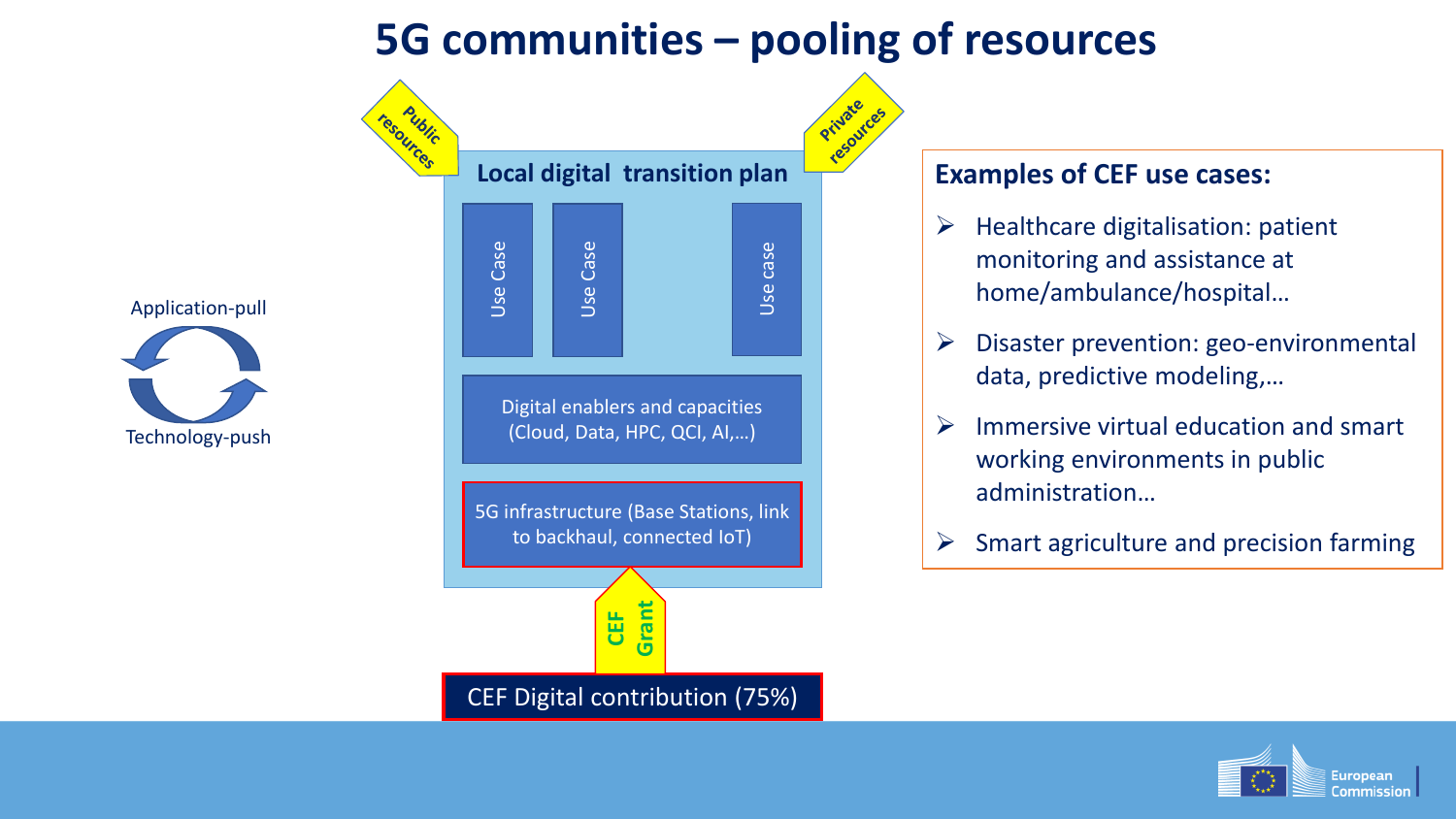### **5G for Smart Communities action**

- 5G systems  $\rightarrow$  innovative use-cases for public authorities, services of general (economic) interest
- Best practices as blueprints for replication
- EUR 80m until 2023. 75% 5G infrastructure cofunded
- Operators + local authority/hospital/school/public safety
- Performance of 5G indispensable for the vertical use cases and not already available/planned
- Fibre backhaul in scope in reasonable proportion



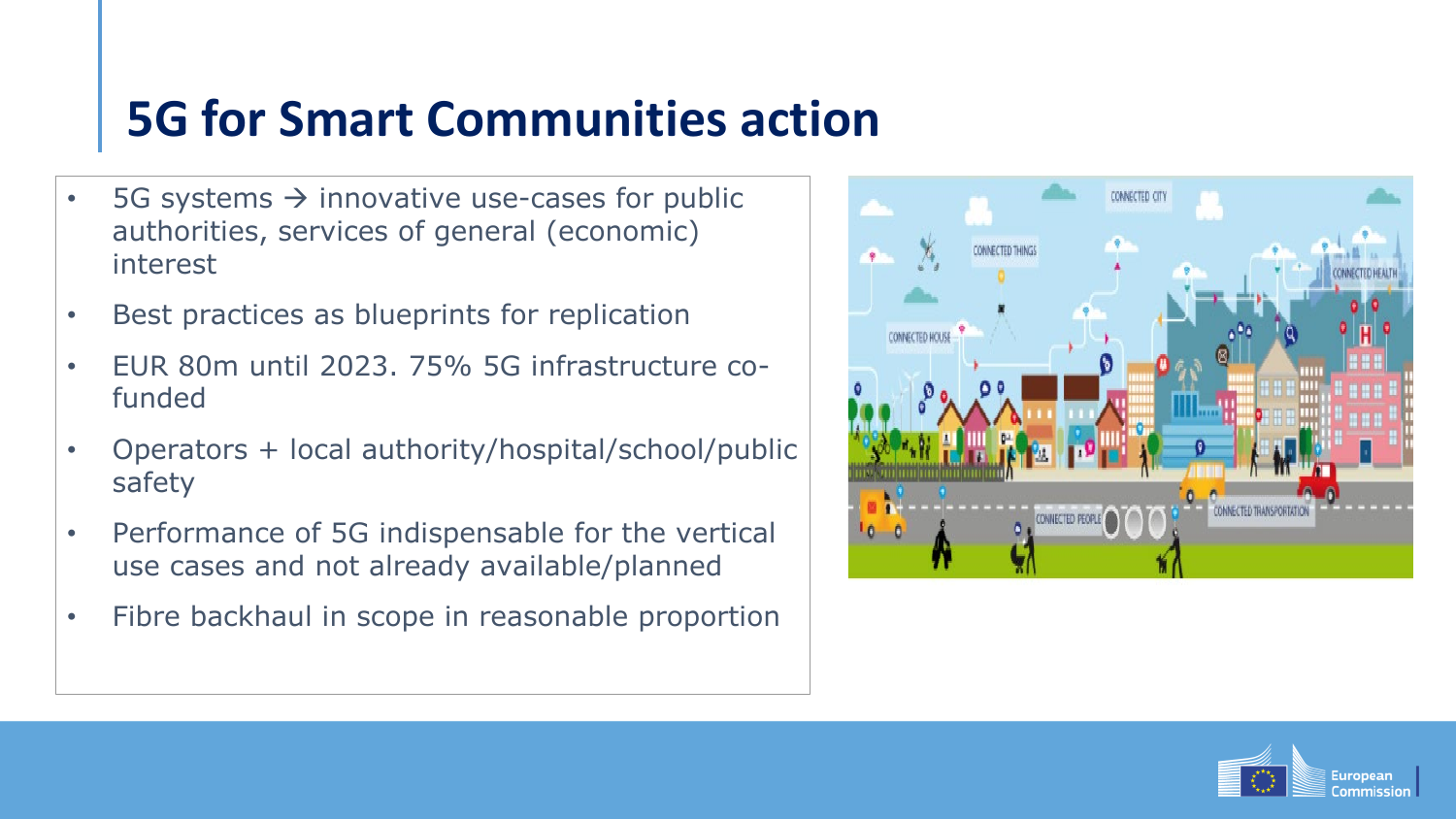# **Call 1 closed on 20th April**

- First call closed on 20th of April.
- 7 proposals
- Evaluation ongoing
- Signatures planned this year
- Size of proposals: on the upper side of the 300k – 4m EUR indicative interval
- Balanced sectors



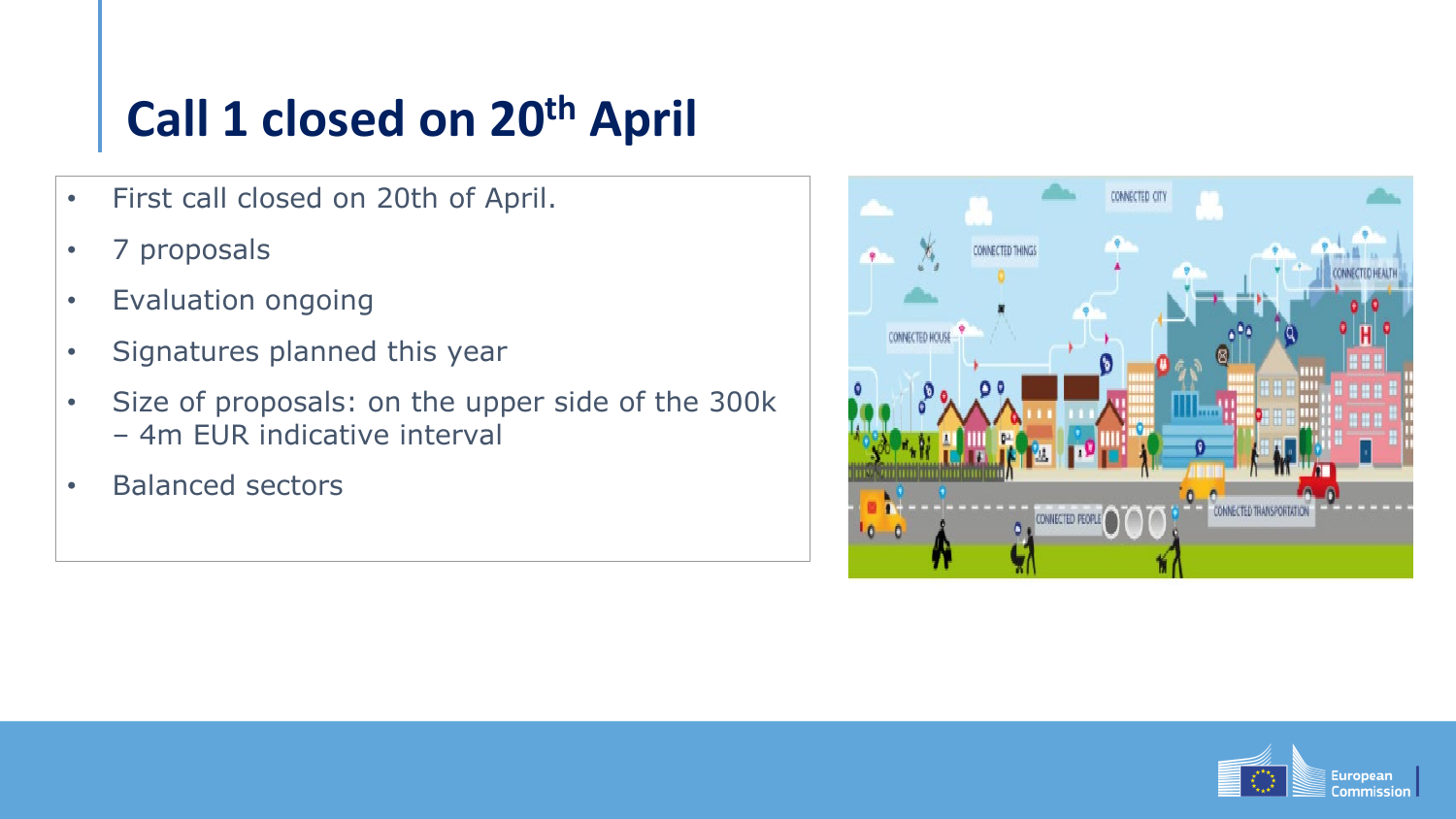# **Call 2 upcoming in Q4 2022**

- Opening: October 2022 tbc
- Close: mid Jan 2023 tbc
- Budget: tbc (24m EUR from the 2022 budget)
- Ongoing draft of the call text (based on the same Work Programme):
- Integrating previous Q&A
- Case of a limited nb of users that are not public/services of general interest
- 



#### • Private networks  $\left|\left|\right\rangle\right|$   $\Rightarrow$  Start already. Find partners

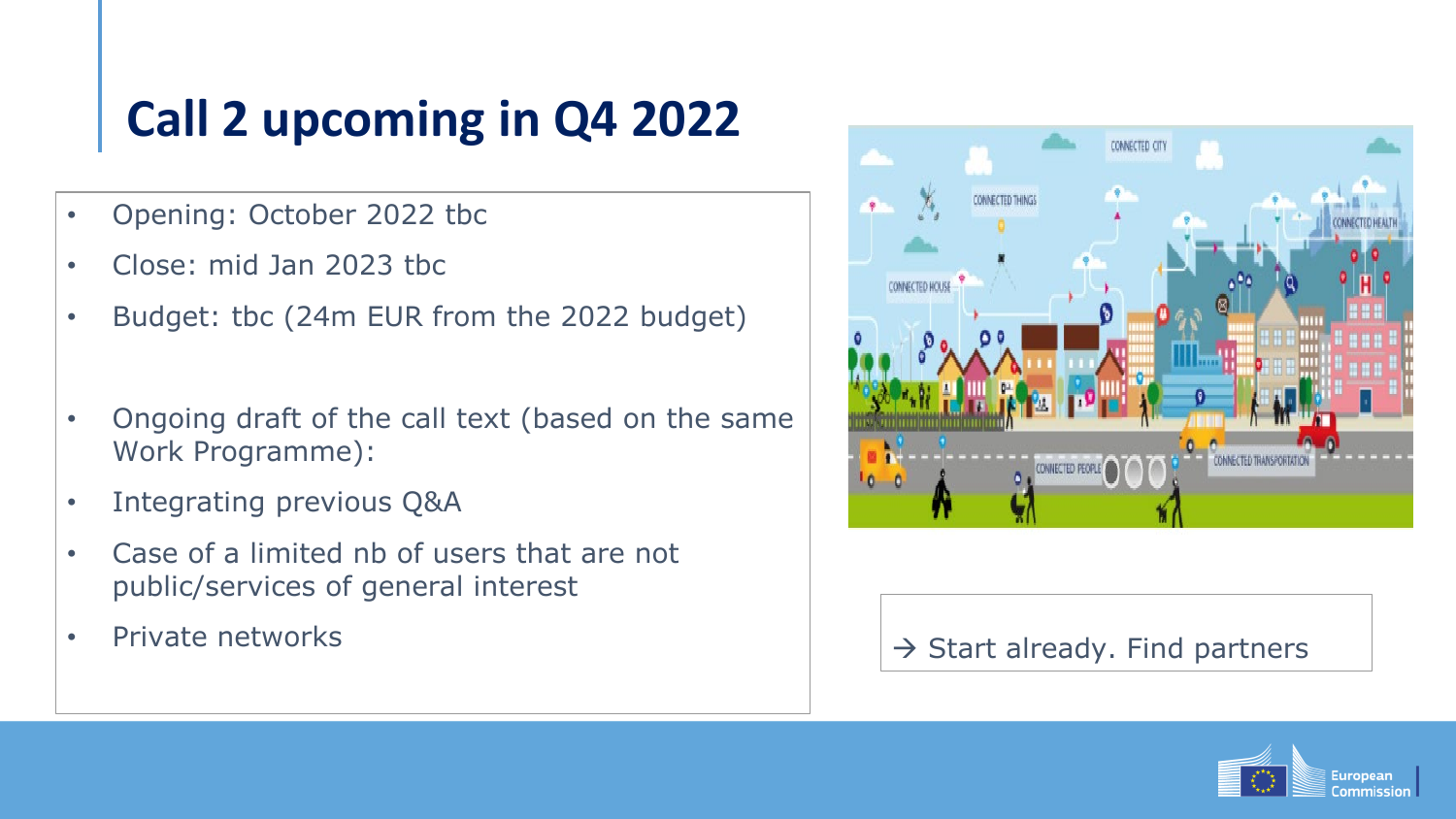## **Upcoming Call for tender for a support platform: June-August 2022**